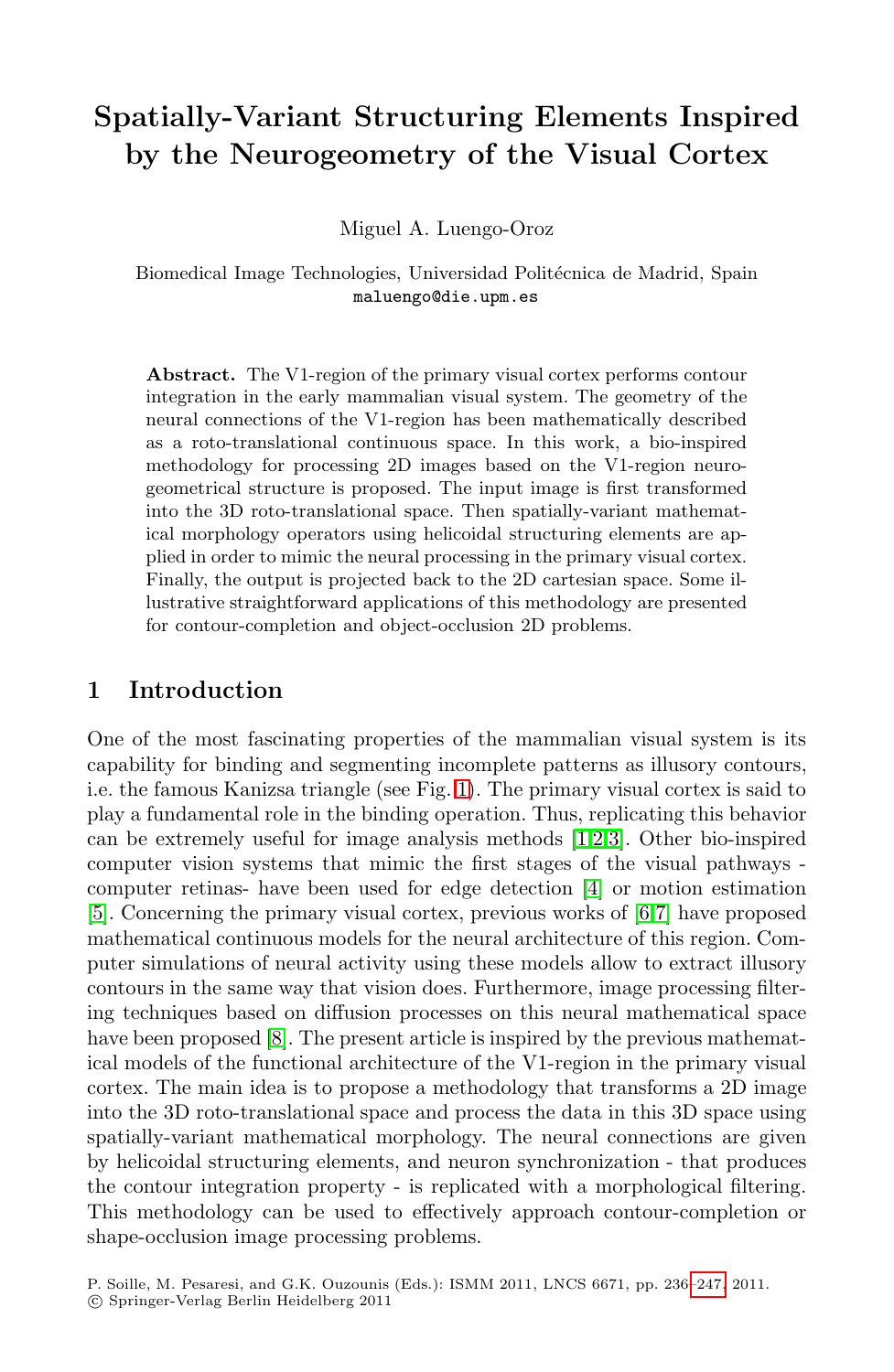## **2 Background**

#### **2.1 The Primary Visual Cortex and Its Geometrical Structure**

The visual pathway starts in the photoreceptors of the retina, a layer of cells at the back of the eye. The information leaves the eye by way of the optic nerve and arrives at the primary visual cortex, at the back of the brain. The receptive fields of the ne[uro](#page-2-0)ns in the early visual cortex (V1) characterize the response to different light patterns coming from the visual field. This response is frequently selective to oriented stimulus in a small region [9]. Horizontal connections between cells that join regions corresponding to receptive fields not overlapped in the visual field, are in charge of facilitating the contour integration. An important characteristic of the cortical design of V1 is the arrangement of its composing cells (neurons) into orientation columns. One orientation column corresponds to one point in the visual field and the coordinate along the column corresponds to the orientation angle (see Fig. 2). The ro[le o](#page-11-4)f this ar[ran](#page-1-0)gement is to facilitate communication between cells that have similar orientation preferences but that are located in different visual field positions. Ther[e a](#page-11-0)re several anatomical and neurophysiological studies in cats, monkeys, etc. that show the long range connections between cells of similar orientation preference. Furthermore, in [10], it has been shown that these connections extend for a longer distance along the "good continuation" and less in the orthogonal direction. This idea of perceptual binding has been pre[vio](#page-11-1)usly described by the Gestalt's psychologists in the 50's [11] and has been formalized as the associative field  $[12]$ (see Fig. 1), suggesting that a discontinued visual line will tend to be perceptually grouped together if the different segments are aligned or follow a smooth curve. In [6], a geometrical model of the column arrangement is proposed. The orientation columns are considered as vertical fibres distributed over a retinotopic array. Each point of the retinal field  $r = (x, y) \in \mathbb{R}^2$  is associated with the fibration  $s = \frac{dx}{du} \in S^1$ . Thus, the geometrical space associated with the cell column arrangement is  $(\mathbb{R}^2, S^1)$ , the roto-translational group [7]. In this organization, the arrangement of neighbouring fibers ensures all orientations in nearby columns are in a position to interact between them. When a signal arrives at the retinotopic field, it passes to the visual cortex and the signal is converted into the V1-column model:  $\mathbb{R}^2 \to (\mathbb{R}^2, S^1)$ . Afterwards, each cell acts as a single processor that interacts with its cell neighborhood regarding its geometrical context.



<span id="page-1-0"></span>**Fig. 1.** (left) Kanizsa's triangle. (right) Although both images have similar statistic properties, we "see" a continuous line on the left image.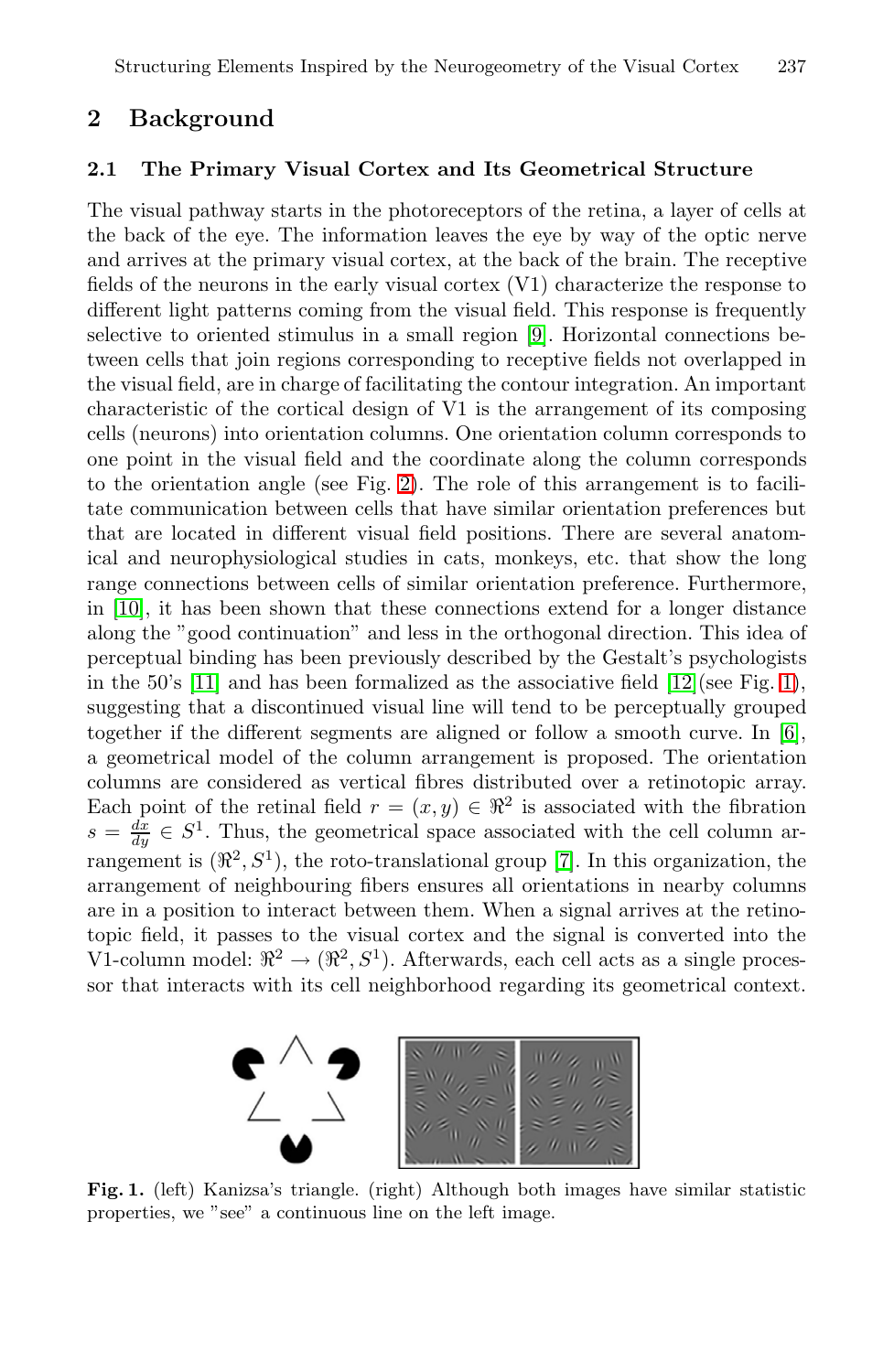<span id="page-2-0"></span>

**Fig. 2.** From left to right. (1)Relationship between orientation columns and long range horizontal connections revealed in optical imaging of tree shrew V1 region combined with injection of biocytin tracer. Different colors represent the different orientation columns. The white dots represent the region where an anatomical tracer is injected. The black dots represent axonal terminals colored by [th](#page-11-0)is process. Long range interactions tend to concentrate in cortical regions that share similar orientation specificity with the injection site. Shorter range interactions span other orientations, the more orthogonal with the initial orientation, the shorter the interaction [extracted from [10]]. (2) Schematic representation of column organization with longer horizontal inter-columnar connections between iso-orientation cells. (3) Arrangement of preferred orientations for columns in the  $(\Re^2, S^1)$  space. Cells in a plane with  $s = K$  have the same preferred orientation. (4) Not all the arbitrary paths in the 3D volume of  $(\Re^2, S^1)$ correspond to a continuous line in the retinotopic field  $(\Re^2)$  [adapted from [6]].

When neurons process signals in such a space, contour integration based on the concept of associative field emerges in a simple natural way.

### **2.2 Mathematical Morphology Basics**

In the framework of digital grids, a *binary image* can be represented by a function  $f: D_f \to T$ , where  $D_f$  is a subset of  $\mathbb{Z}^2$  and  $T = \{0, 1\}$  is an ordered set. Let B be a subset of  $\mathbb{Z}^2$  and  $\lambda \in \mathbb{N}$  a scaling factor.  $\lambda B$  is called *structuring element* (shape probe) B of size  $\lambda$ . The basic morphological operators are dilation  $(\delta_B(f(x)) = \sup_{y \in B} \{f(x - y)\})$  and erosion  $(\varepsilon_B(f(x))) = \inf_{y \in B} \{f(x - y)\}).$ A dilation by a stru[ctu](#page-11-5)[rin](#page-11-6)[g e](#page-11-7)[lem](#page-11-8)ent  $\lambda B$  can by obtained by iteration of the unit structuring element B, hence  $\delta_{\lambda B}(f) = \delta_{(\lambda-1)B}\delta_B(f)$  The two elementary operations of *erosion* and *dilation* composed together give opening  $(\gamma_{AB}(f))$  $\delta_{\lambda B}[\varepsilon_{\lambda B}(f)]$  and closing  $(\varphi_{\lambda B}(f)) = \varepsilon_{\lambda B}[\delta_{\lambda B}(f)]$ , that filter out light and dark structures from the images according to a predefined size  $\lambda$  and shape criterion B. Although image processing applications using morphological operators commonly use euclidean-based structuring elements (disk or sphere), recent works propose using different structuring eleme[nts](#page-3-0) in the same image, depending on its contextual or geometric information [13,14,15,16]. In [17], we find a very interesting work that deals with adaptive morphology for edge linking. Generally speaking, the structuring element fixes the metric in the image space.

## **3 Mimicking Neural Processing with Morphological Operators in the Neurogeometrical Space**

0The processing chain of our model works as follows (see Fig. 3): first the input image is lifted into the roto-translational space. Then morphologicaloperators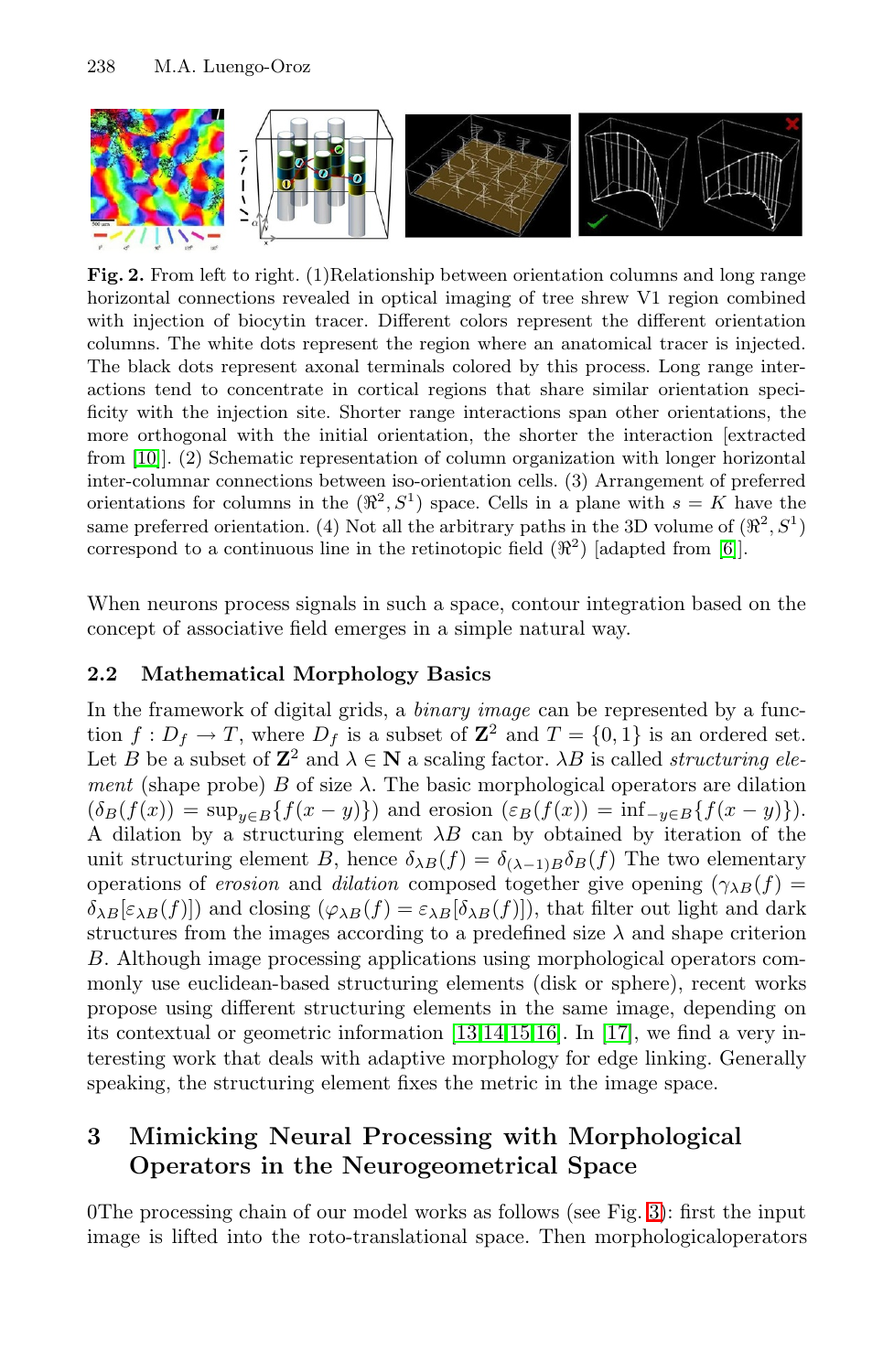<span id="page-3-0"></span>

**Fig. 3.** Processing workflow

mimicking the neural cell-to-cell interactions are performed according to positiondependant structuring elements. The structuring elements are embedded in the  $(\mathbb{Z}^2, S^1)$  space. Finally the image is projected back to the image space. This processing can be seen as a filtering process and its properties depend on the morphological operators performed in the roto-translational space.

## **3.1** Lifting Up Images: From  $(\mathbb{Z}^2)$  to  $(\mathbb{Z}^2, S^1)$

In the visual system, the signal acquired by photorecepto[rs](#page-11-10) [in](#page-11-10) the retina is transformed into an active pattern in the neural hypercolumn structure of the visual cortex. Similarly, in our system, the signal passes from the image space  $f \in (\mathbb{Z}^2)$ to the roto-translational space  $f' \in (\mathbb{Z}^2, S^1)$ . This procedure can easily be done by means of morphological linear openings:  $f'(x, y, s) = \gamma_{B(s)}(f(x, y))$ , where  $B(s)$ corresponds to a line structuring element with a rotation angle of  $s$  (see Fig. 4). Note that the process of lifting is inherently imperfect (due to the discretization of the angle) and its precision should be carefully evaluated in future research [18]. For simplicity, in the examples showed in this article, a nearest neighbor approximation has been used to calculate the segments rotated at different angles.



**Fig. 4.** A simple discrete configuration of  $(\mathbb{Z}^2, S^1)$  is illustrated. The  $S^1$  space is decomposed into 4 possible orientations,  $\{s0, s1, s2, s3\}$ , associated respectively to a rotation angle of  $\{-45, 0, 45, 90\}$  degrees. Lifted image is  $f'(x, y, s) = \gamma_{B(s)}(f(x, y))$ ,  $s = \{s0, s1, s2, s3\}$ . On the left, the structuring elements  $B(s)$  associated to each level of  $S^1$ .

## **3.2 Structuring Elements in**  $(\mathbb{Z}^2, S^1)$

The structuring element (SE) associated with a position in the visual field  $r =$  $(x, y)$  and an orientation s models the connections of the neuron at position  $p = (r, s) \in (\mathbb{Z}^2, S^1)$ . These connections represent the possibilities allowed for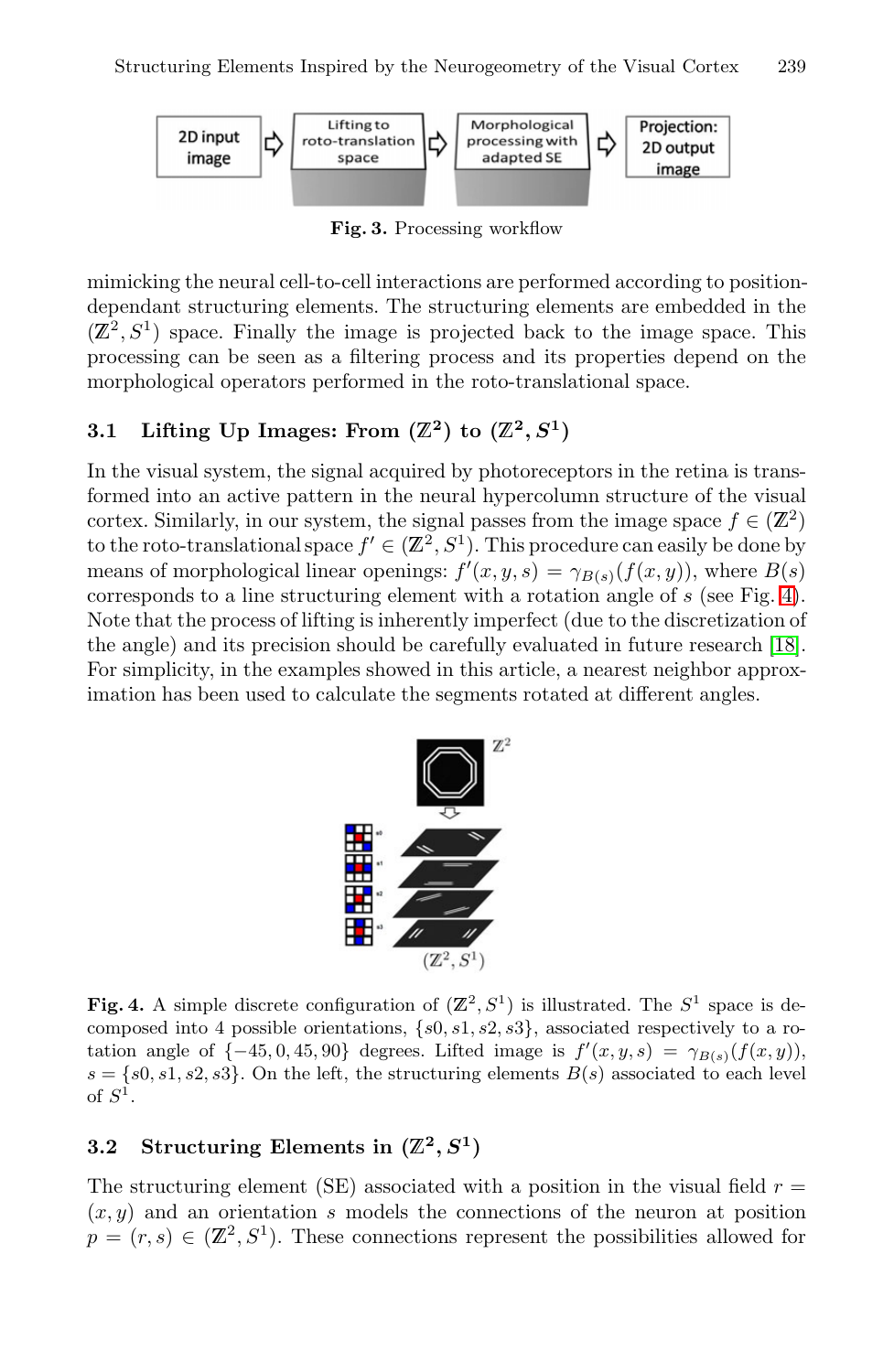a "good continuation" from  $p$  (see Fig. 1). Thus, in each level corresponding to an angle s, there exists a privileged direction associated with the horizontal connections (see Fig. 2). Two points  $a(r, s)$  and  $b(r', s)$  can be connected if r and r' are in the same straight line of orientation s. Two points  $a(r, s)$  and  $b(r', s + \Delta s)$ , that are not collinear, can be connected if the admitted "good continuation" allows a turn of at least  $\Delta s$ . Consequently, the SE associated with t[he](#page-4-0) position  $p$  is a partial helicoid whose rotation axis is perpendicular to the plane  $\mathbb{Z}^2$ . The helicoid rotation angle and its radius are fixed by the turn admitted in the associative field. Globally, the connectivity of the  $(\mathbb{Z}^2, S^1)$  space (equivalent to the neural wiring) is given by an SE which is position-invariant for the SE's defined over a plane  $s = K$ . Let  $St_{(r,s)}$  be the SE in the position  $p(r, s)$ ; so  $\forall r' \in \mathbb{Z}^2$ ,  $St_{(r', s)} = St_{(r, s)}$ . The SE associated with an orientation s is denoted  $St_s$ . As a result of the arrangement of orientation columns,  $St_{s+\Delta s} = St_s$ *rotated*  $\Delta s$ . Therefore the SE is position-dependent and it turns when changing the s coordinate (see Fig. 5). Note also that the support of the  $(\mathbb{Z}^2, S^1)$  space is periodic along the s coordinate (the planes  $s = min$  and  $s = max$  are neighbors). All of the paths in the  $(\mathbb{Z}^2, S^1)$  space produced by the lift of a 2D image whose content is a continuous connected component, only correspond to a subset of all the possible connected paths with euclidian metric in the 3D space of  $(\mathbb{Z}^2, S^1)$ . Minimal paths, calculated on the distance function obtained with the metric fixed by the proposed SE's, are equivalent to geodesics in the  $(\Re^2, S^1)$  space.



<span id="page-4-0"></span>**Fig. 5.** (top-left) Example of structuring element associated to the space  $(\mathbb{Z}^2, S^1), S^1 =$  $\{s0, s1, s2, s3\}$  and its projection on the associative field. The "good continuation" admits a turn of 45 degrees. (bottom-left) The specific SE's in function of the plane  $\{s0, s1, s2, s3\}$  where they are located; in red the central point and in blue its neighbors. (right) Labeling of connected elements using the proposed SE's on the lifted image displayed in the previous figure. Results are projected back to  $\mathbb{Z}^2$ .

### **3.3 Morphological Neural Processing**

The visual cortex is represented by the lattice points and its functionality modeled with a type of simple neural network. Instead of starting from the classical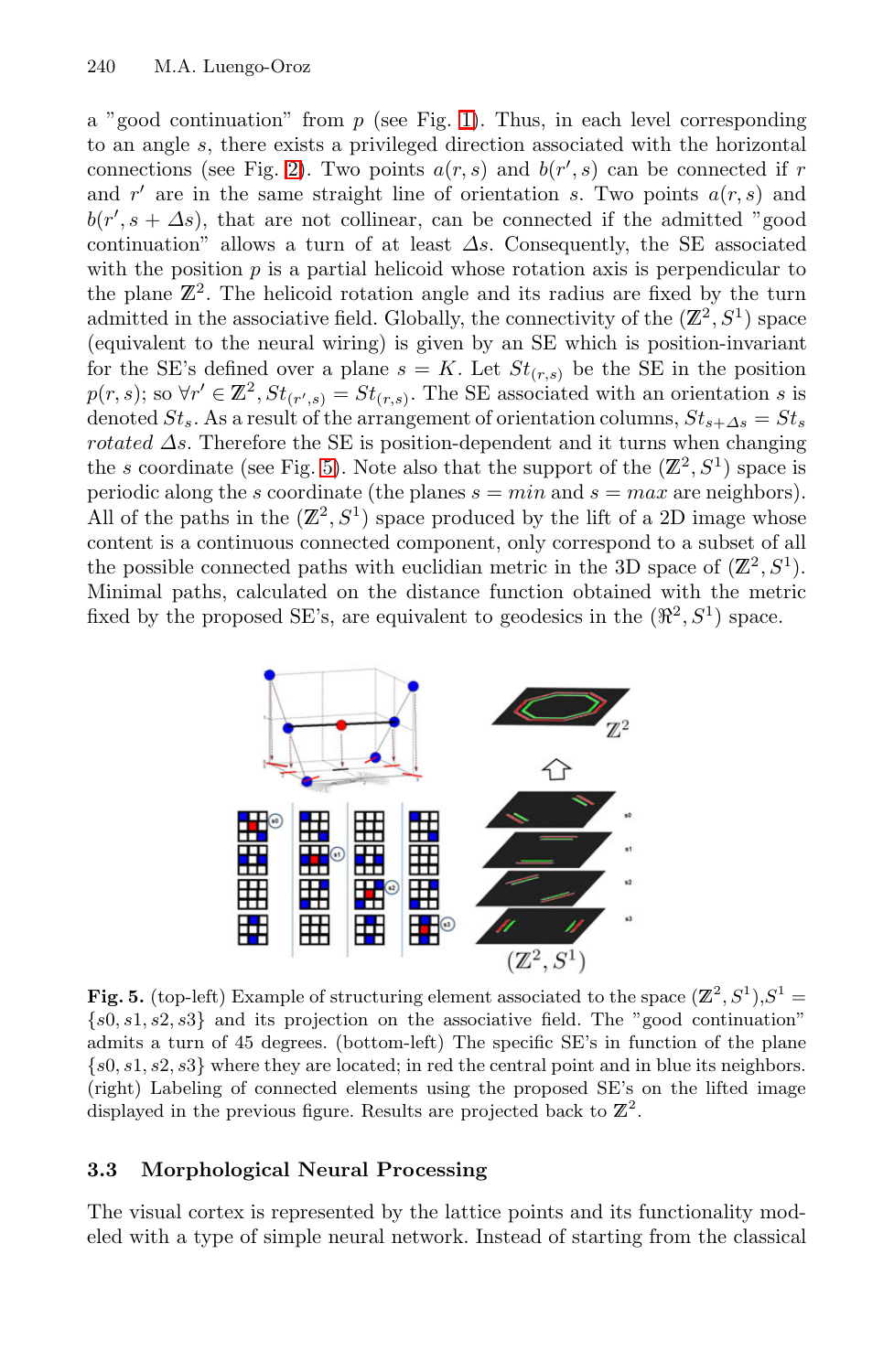approach where the state of each neuron is calculated in function of its entries, i.e.  $a_i(t+1) = f(\sum_j a_j(t)w_{ji} + \theta_i)$ , we chose a dual approach: what is the influence of one neuron on its neighborhood? In the simplest binary mode a neuron propagates an excitatory signal by turning on all the neurons that are connected to it (we [d](#page-5-0)enote  $B_i$  neurons connected with the axon of neuron i). By analogy, a neuron propagates an inhibitory signal to its neighborhood by turning them off. So the equations that describe the activity  $\{0,1\}$  of a neuron  $a_i$  over time are:  $a_i(t + 1) = \bigvee_{j/i \in B_j} a_j(t)$ , and  $a_i(t + 1) = \bigwedge_{j/i \in B_j} a_j(t)$ . The  $\bigvee$  (max) equation describes the behavior of an excitatory signal propagation and the  $\Lambda$  (min) equation the inhibitory signal propagation. Each neuron is a pixel and ,in morphological terms, it is connected to its neighbors that correspond to the structuring element associated with that pixel. Excitation and inhibition are also interpreted in terms of morphology as dilation and erosion (see Fig. 6). Therefore the structuring elements define the neural hardware of our system. There is a particularly simple case in these terms,when the cable (ie. a neural fiber) between two cells is bidirectional and therefore cells affected by cell  $i$  all affect cell  $i$ . These kinds of systems are associated with the symmetric and invariant with respect to translation structuring elements, including segments, squares and hexagons. The simplified equations for a system with these structuring elements are:  $a_i(t+1) = \bigvee_{j \in B_i} a_j(t)$ , and  $a_i(t+1) = \bigwedge_{j \in B_i} a_j(t)$ . Therefore, neural wires are completely defined by the structuring elements associated to each position. The evaluation function of each neuron is simplified to a max/min operation, in morphological terms, dilation and erosion (note the iterative and synchronous character of the proposed model is a simplified appoproach, opposed to the asyncronous firing and synchronization of biological neurons in the brain). The mathematical function proposed to perform the contour integration is a closing. A morphological closing is composed by a dilation and its dual erosion  $(\varphi_B(f) = \varepsilon_B[\delta_B(f)])$ . If the image represents a topographic surface, a morphological closing  $\varphi$  fills channels and lakes and completes partially gulfs. If we interpret the closing sequentially over time in the visual cortex lattice, the dilation models the propagation of an excitatory signal from a single neuron to its neighbors. In case two near neurons are simultaneously activated, a nexus between those two neurons will be created - the perceptive illusion of a line integrated between two points. When an isolated neuron is activated, the sequence of dilations and erosions (=closing) will cause

<span id="page-5-0"></span>

**Fig. 6.** From left to right: (1) Schematic representation of helicoidal structuring element (similar to DNA double helix organization). (2) Discrete SE with collinear size of 5 pixels. (3) Volume rendering and (4) cross-sections of the wavefront resulting in five iterative dilations of the SE by itself.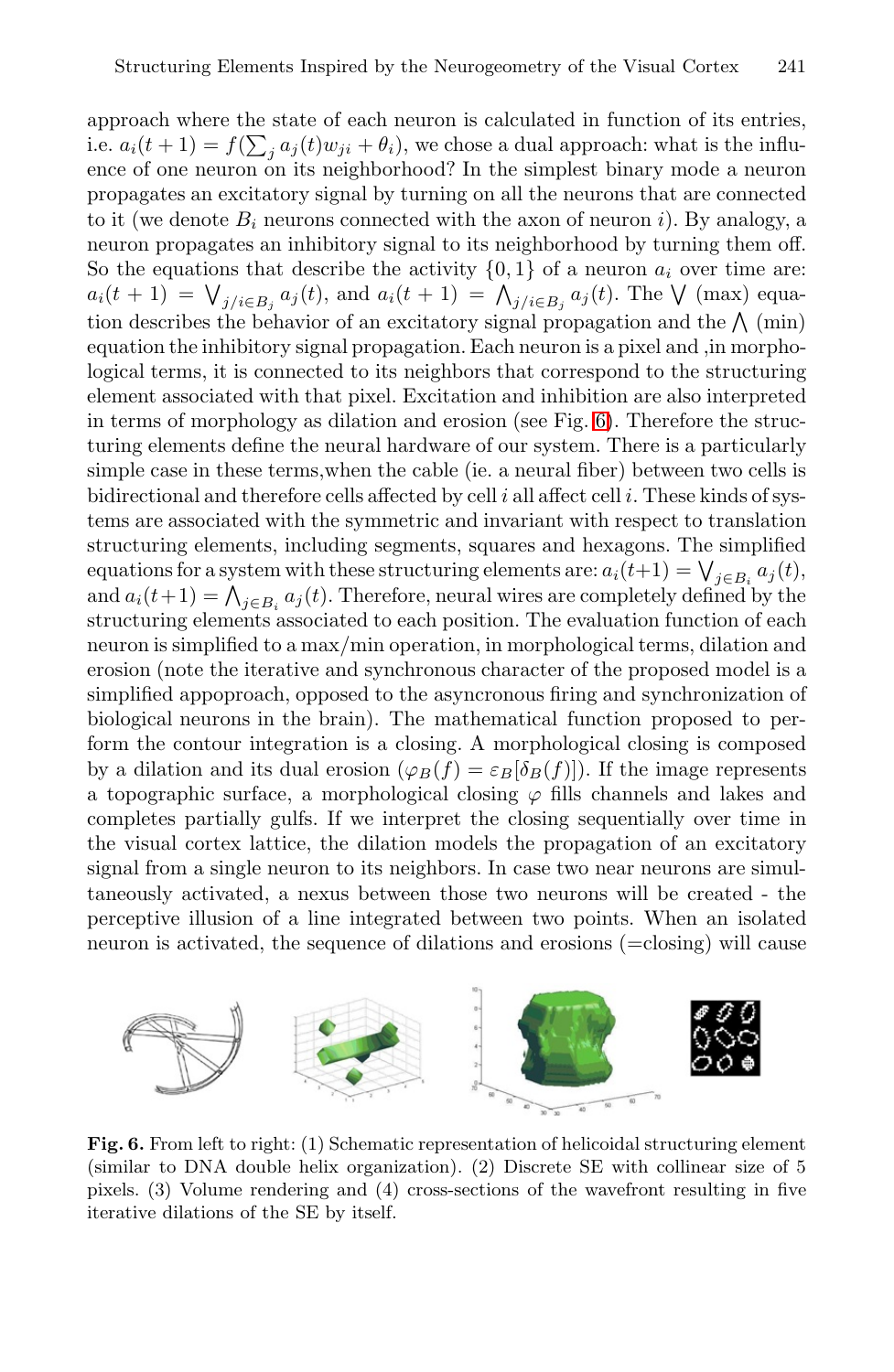the neuron to return to its initial state. The output of the closing operator can be considered as the stable response of the propagation of an excitatory signal (See Fig. 7). Properties of closings can be interpreted as a high level behavior of visual perception. *Increasing*: when vision performs the contour integration, it creates contours but it does not make them disappear. *Idempotent*: regardless of how long we look at an object, this is not going to cause it to change its shape. *Translation invariance*: this property is generally lost in the  $(\mathbb{Z}^2, S^1)$ space defined with helicoidal structuring elements, as happens usually in the spatially-variant morphological framework. However, when the translations are made in the  $(\mathbb{Z}^2)$  space before lifting up the image to  $(\mathbb{Z}^2, S^1)$ , the output of the closing operator remains invariant. That means that the translation invariance works only for the subset of translations in  $(\mathbb{Z}^2, S^1)$  generated by lifting up objects moved in  $(\mathbb{Z}^2)$ , corresponding to objects moving in the visual field.



**Fig. 7.** (top) Illustration of closing properties in a 2D example. Neurons which are next to each other, "synchronize" and fill the gap between themselves according with the utilized structuring element (a square in this example). (bottom) Closing example in  $(\mathbb{Z}^2, S^1)$  space, where  $S^1 = \{s0, s1, s2, s3\}$  and the structuring elements are those of Fig. 5. A pixel binding the gap between two objects with different orientations is added after closing.

## **3.4** Projecting Back to the Image Space  $(\mathbb{Z}^2)$

In order to come back to the initial image space after performing the morphological closing in the  $(\mathbb{Z}^2, S^1)$  space, all the planes at different s levels should be combined, i.e.  $f''(x, y) = \bigvee_{\forall s \in S} f'(x, y, s)$ . However, for the sake of analysis purposes, we may be interested in maintaining the roto-translation representation. For instance, it would allow us to have two different connected components for two orthogonal crossing lines. In fact, it is this kind of representation that is provided by the V1-region to other brain regions.

## **4 Application Examples**

Hereafter, we present three examples that illustrate the potential applications of transforming and processing 2D images in the roto-translational space. The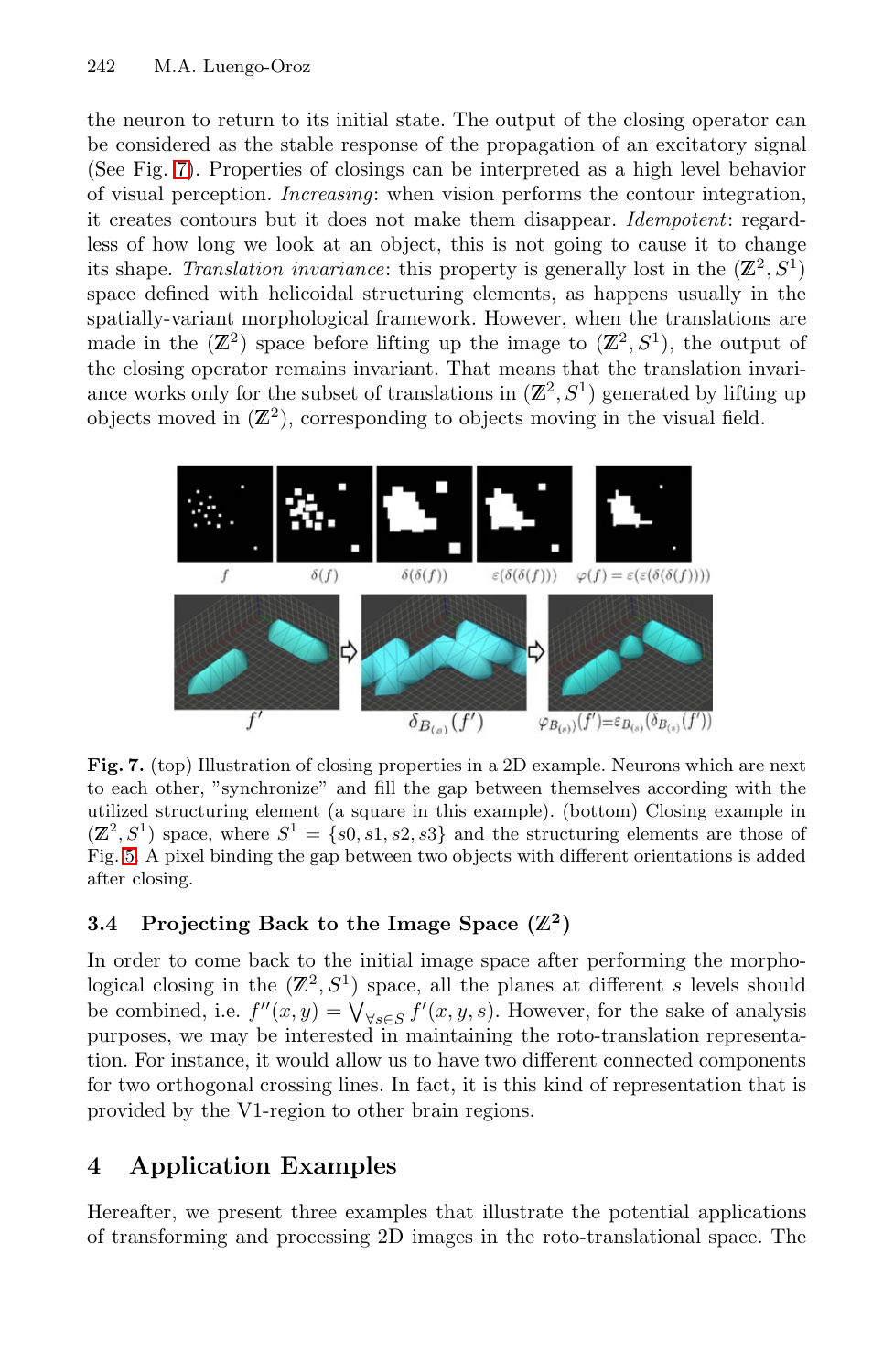<span id="page-7-0"></span>

**Fig. 8.** Example of basic helicoidal SE in a plane S=s. The preferred orientation in this plane is fixed by the dotted axis. The SE is characterized by its size along the preferred (collinear) orientation and the  $\Delta s$  corresponding to the differences of favored orientations between two consecutive planes s and  $s + 1$ . Scaled SE can by obtained by dilating the basic helicoid SE by itself. A projection of the pixels at different orientations belonging to this SE is shown in the lowest plane.



**Fig. 9.** Distance calculation on tangled line. *(a)* Input image; the red box is the beginning of the line. *(b)* Input image lifted into t[he](#page-7-0) roto-translation space. Image size is (348, 771, 90), the size of the line structuring element (SE) used to lift the image is 11 pixels and  $\Delta S$  between the preferred orientations of two planes at s and s + 1 is 180/90 = 2 degrees. *(c)* Geodesic distance on (b), starting from the red-box location (two different 3D views with the 2D projection in the lowest plane). Color code goes from dark blue (dist= 0) to red (dist=  $max$ ). *(d)* Projection of (c) into the 2D image space.

unit helicoid SE used in the experiments is explained in Fig. 8. In the first example (Fig. 9), the geodesic distance function in  $(\mathbb{Z}^2, S^1)$  is used to measure the length of a continuous tangled line in 2D. Distance function on the crossroads is correctly computed when the angle formed by the two crossing lines is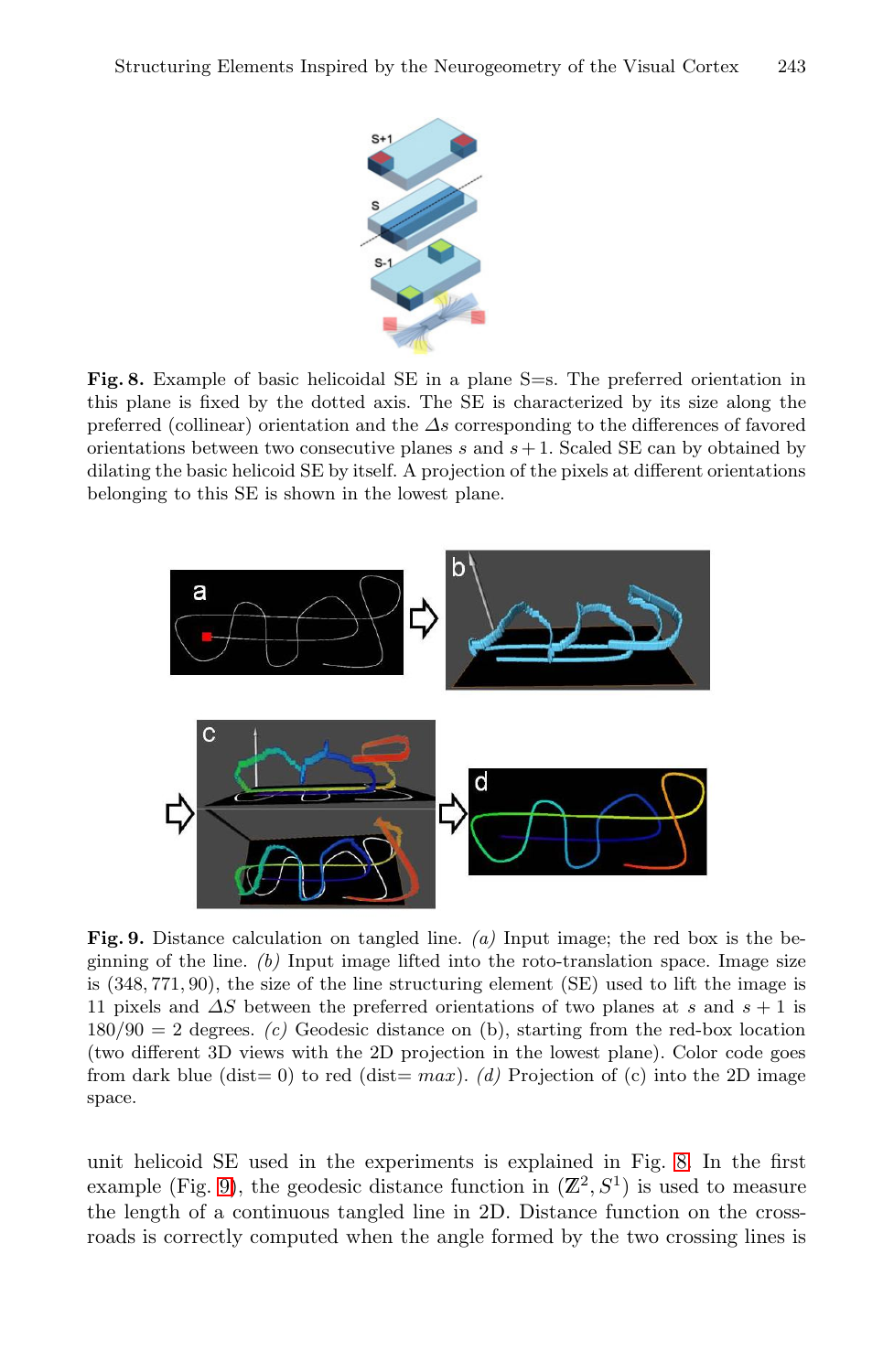

**Fig. 10.** Perceptual binding of crossing dotted lines. *(a)* Input image. *(b)* Input image lifted into the roto-translation space (volume renderings and projection). Image size is  $(98, 100, 45)$ , the size of the line SE used to lift the image is 5 pixels and  $\Delta S$  between the preferred orientations of two planes at s and  $s + 1$  is  $180/45 = 4$  degrees (2) different 3D views of the image). *(c)* Dilation of (b) by a helicoidal SE formed by the dilation of a basic SE of collinear size of 7 pixels by itself. *(d)* Erosion of (c), therefore  $(d) = \varphi(b) = \varepsilon[\delta(b)]$ , and labeling of connected components (parallel lines were assigned the same label value). Note that all the original dotted lines are now separated connected components. *(e)* Projection of (d) into the 2D image space (only one color is showed in line crossings).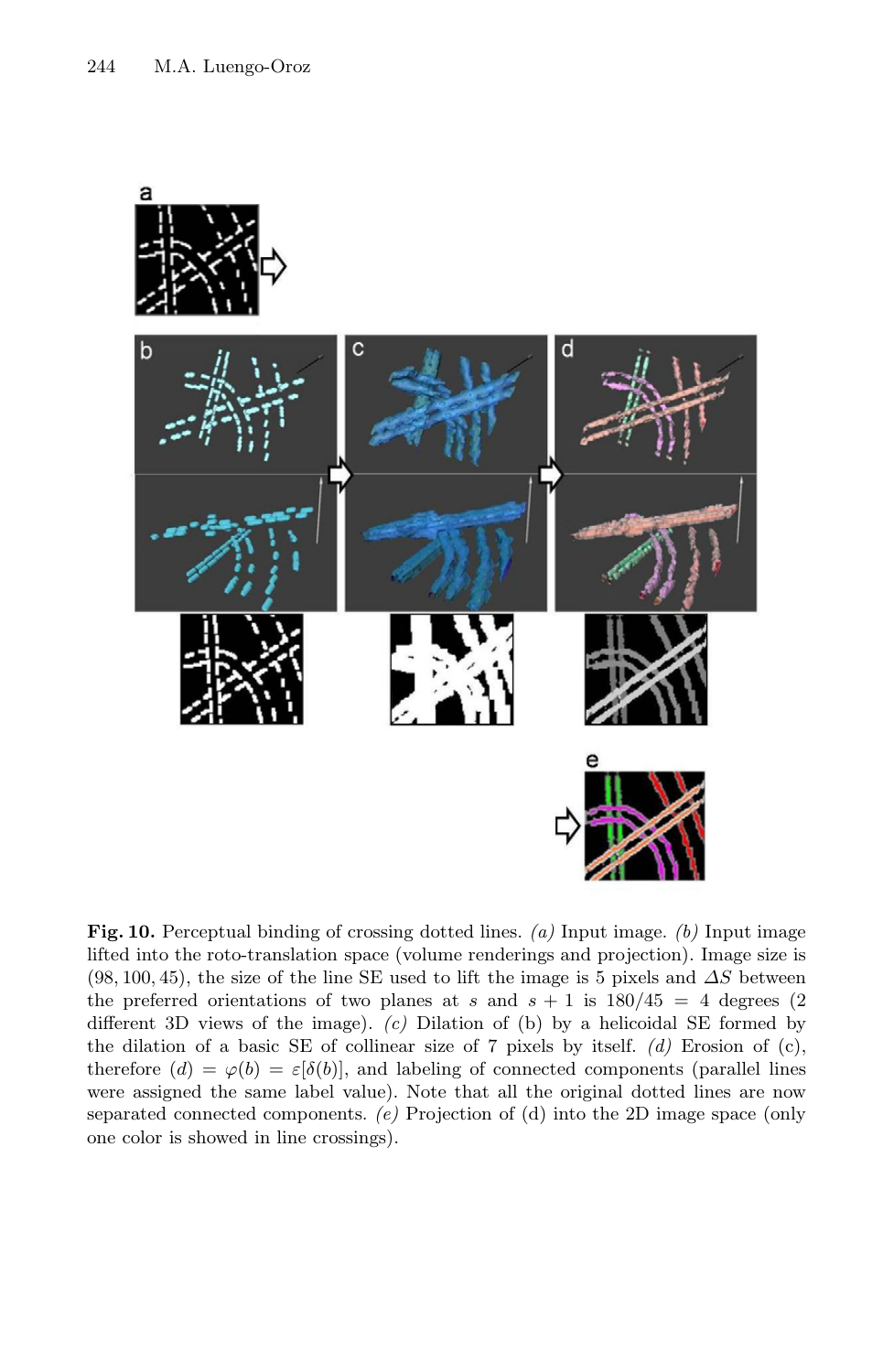

<span id="page-9-0"></span>**Fig. 11.** Main arteries extraction on coronary angiography. *(a)* Input image. *(b)* Tophat filtering of (a). *(c)* Grey tone homotopic thinning of (b). *(d)* Area opening of (c) .  $(e)$  Threshold on (d); red-boxes are markers for branch reconstruction. *(f)* Image (e) lifted into the roto-translation space; markers are represented as small thin vertical cilinders. Image size is (400, 570, 90), the size of the line SE used to lift the image is 7 pixels and  $\Delta S$  between the preferred orientations of two planes at s and  $s + 1$  is  $180/90 = 2$  degrees. *(g)* Geodesic morphological reconstruction of (f) from markers, (f) has been previously dilated two times by a basic helicoidal SE with a collinear size of 14 pixels. *(h,i)* Reconstructed branches projected to image space and superposed to (e) and (a).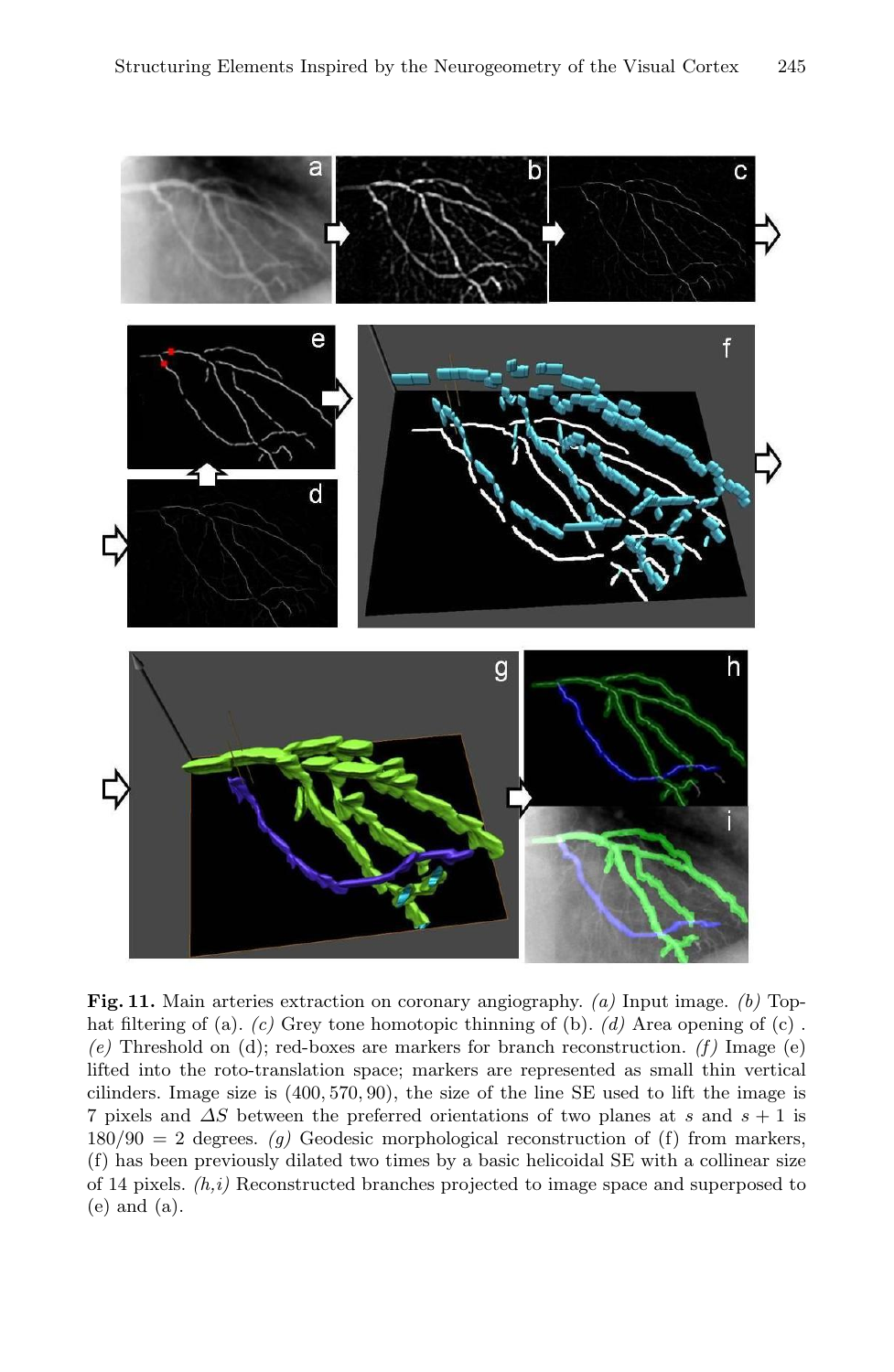bigger than the turning allowed by the helicoidal structuring element, that is, the connectivity rule in  $(\mathbb{Z}^2, S^1)$ . The second (Fig. 10) illustrates with a synthetic image how contour integration and disambiguation of occluded objects can be approached by the closing operator in the roto-translation space. Object labeling directly in  $(\mathbb{Z}^2, S^1)$  allows to easily separate superposed objects in  $(\mathbb{Z}^2)$ . The last (Fig. 11) shows a short processing pipeline that identifies the two main vessel trees in a coronary angiography using a reconstruction by dilation operator. Note that, in the presented examples, several SE's corresponding to consecutive orientations are effetively the same due to the discretization of the angle using a nearest neighbour approximation. That means that one pixel at a certain positions migth have been lifted in several consecutive orientation planes of the space  $(\mathbb{Z}^2, S^1)$ . The question of how to use segments rotated by small angles in a discrete grid is limeted by the segment length and should be deeply explored by means of subpixel accuracy methods.

## **5 Discussion**

We have presented an original bio-inspired image processing methodology that mimics the functions of the early mammalian visual system by transforming a 2D image into a 3D roto-translational space and applying morphological operators in this space. The neural wiring architecture of the V1-area of the visual cortex is replicated by helicoidal spatially-dependent structuring elements and the contour integration property is performed as a morphological filtering. The proposed methodology allows to efficiently approach contour-completion and object-occlusion image processing problems with very reduced mathematical machinery. Several potential applications of this framework can be easily envisaged, i.e. road tracking from satellite imaging or vessel extraction from medical images acquired with projective techniques (i.e. X-ray). The goal of this article is to propose and illustrate the use morphological operators in the rototranslational space. However, future developments should deeply explore the use of more complex morphological operators, different curvature-adapted helicoidal structuring elements and the expansion for grey-level image processing. Overall, this methodology can be used not only for mimicking the binding property of the visual system, but it can also provide a bio-inspired framework for approaching other image analysis problems.

## **Acknowledgements**

This work was partially supported by LA CAIXA grant, FPI and ARTEMIS (Comunidad de Madrid, Spain) and the European Regional Development Funds.

## **References**

1. Kokkinos, I., Deriche, R., Faugeras, O., Maragos, P.: Computational analysis and learning for a biologically motivated model of boundary detection. Neurocomputing 71 (2008)